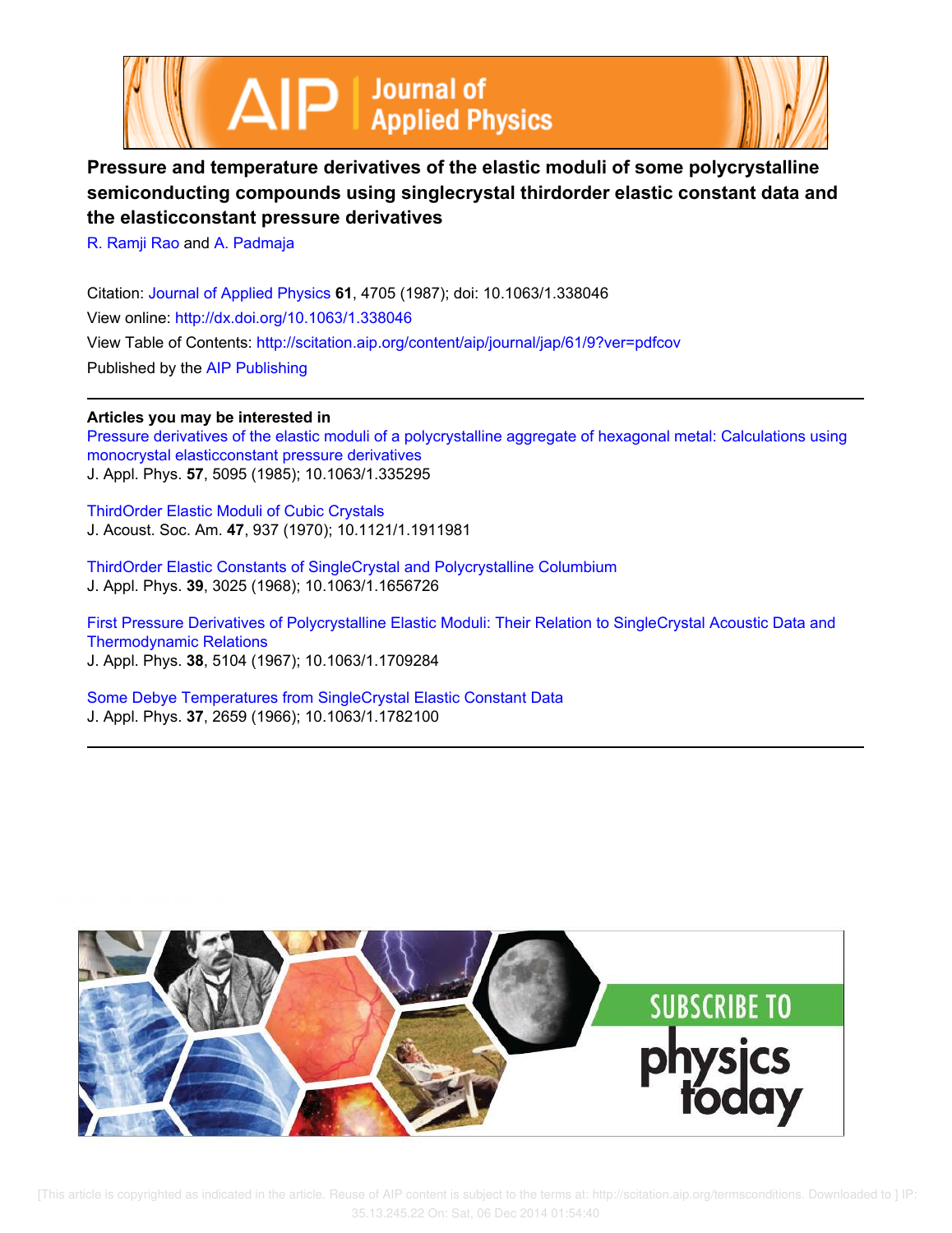## **Pressure and temperature derivatives of the elastic moduli of some**  polycrystalline semiconducting compounds using single-crystal third-order elastic constant data and the elastic-constant pressure derivatives

R. Ramji Rao and A. Padmaja *Department 0/ Physics, Indian Institute o/Technology, Madras 600 036, India* 

(Received 3 November 1986; accepted for publication 16 January 1987)

The pressure and the temperature derivatives of the bulk, shear, and Young's moduli and of the Poisson's ratio of some 3-5 and 2-6 polycrystalline semiconducting compounds have been calculated from Hill's approximation. The third-order elastic constants and the pressure derivatives of the second-order elastic constants of the corresponding single-crystal compounds have been employed in these calculations. Since the single-crystal input data are experimental, we would expect the present polycrystaHine calculations to correspond to experimental measurements.

The calculation of the elastic properties of polycrystals from a knowledge of the elastic moduli and their pressure derivatives of the corresponding single crystais is quite an involved problem and has engaged the attention of many authors in the past. Voigt's' procedure of averaging the elas*tic stiffness tensor*  $C_{ijkl}$  is based on the assumption of uniform state of strain in the crystal, while the Reuss procedure<sup>2</sup> of averaging the compliance tensor  $S_{ijk}$  is consistent with the assumption of uniform state of stress in the crystal. Both these methods are used to obtain the polycrystal elastic moduli B, G, and E, and the Poisson's ratio  $\sigma$ . If the polycrystal is considered as an aggregate of randomly oriented crystals, then it can be replaced by an equivalent isotropic and homogeneous elastic body, and the Voigt and Reuss limits constitute the upper and lower bounds, respectively. However, except for the case when the anisotropy of the crystal is small, these bounds are not close enough to provide a good estimate for the effective elastic moduli, and in fact, the Voigt and Reuss averages represent the first-order bounds. Based on the energy argument,  $Hill^3$  suggested that the arithmetic mean of the Voigt and the Reuss limits be used to express the most probable value for the polycrystalline solid. Hashin and Shtrikman,<sup>4</sup> using a variational approach, obtained the second-order bounds for cubic symmetry, while Kroner and Koch<sup>5</sup> obtained third-order bounds. Gairola and Kroner<sup>6</sup> proposed a formulation for calculating all the bounds and the self-consistent value of the shear modulus of a cubic polycrystal. Peresada<sup>7</sup> proposed a new method to estimate the elastic moduli of a pclycrystal from single-crystal data of any symmetry, which leads to results in good agreement with those obtained by  $Hill's<sup>3</sup>$  approximation.

The 3-5 compounds GaAs, GaSb, and InSb, and the 2-6 compounds ZnSe and ZnTe are elastically isotropic to a large extent, as indicated by the elastic anisotropic index  $(2C_{44}/C_{11} - C_{12})$ . As such, the Hill's<sup>3</sup> procedure is well suited to obtain the elastic moduli of the polycrystalline compounds of these materials. The pressure derivative of the shear modulus of a polycrystal is an experimentally measured quantity, and hence, it is of interest to obtain the same derivative, theoretically. In this paper, the pressure derivatives of the elastic moduli and of the Poisson's ratio of the polycrystalline solids of these semiconducting compounds

are calculated using either the third-order elastic constants (TOEC) or the pressure derivatives of the second-order elastic constants (SOEC) of the corresponding single crystal. The temperature variation of the elastic moduli of the polycrystalline compounds is also presented.

In the Voigt's scheme, the bulk  $(B_V)$  and the shear  $(G_V)$  moduli of cubic materials are given by

$$
3B_V = C_{11} + 2C_{12} \tag{1}
$$

and

$$
5G_V = (C_{11} - C_{12} + 3C_{44}) \tag{2}
$$

In the Reuss scheme, these are given by

$$
B_R^{-1} = 3(S_{11} + 2S_{12})
$$
 (3)

and

$$
5G_R^{-1} = 4(S_{11} - S_{12}) + 3S_{44} \,. \tag{4}
$$

The compliance coefficients  $S_{ij}$  are related to the stiffness coefficients  $C_{ij}$  in the cubic case, as

$$
S_{11} = (C_{11} + C_{12})/(C_{11} - C_{12})(C_{11} + 2C_{12}), \qquad (5)
$$

$$
S_{12} = -C_{12}/(C_{11} - C_{12})(C_{11} + 2C_{12}), \qquad (6)
$$

and

$$
S_{44} = 1/C_{44} \,. \tag{7}
$$

Poisson's ratio  $\sigma$  and Young's modulus *E*, with the values of Band *G* determined by Voigt's or Reuss' averaging procedures, can be calculated from

$$
2\sigma = 3B - 2G/3B + G \tag{8}
$$

and

$$
9E^{-1} = 3G^{-1} + B^{-1}.
$$
 (9)

In the Hill approximation, one writes

$$
2M_H = M_V + M_R \t\t(10)
$$

where  $M_{\mu}$ ,  $M_{\nu}$ , and  $M_{\kappa}$  represent the Hill, Voigt, and Reuss averages, respectively, of any elastic quantity. The pressure derivatives B  $\gamma$ , G  $\gamma$ , B  $\gamma$ , G  $\gamma$ ,  $\sigma$ ,  $\sigma$ , and E  $\gamma$  are obtained using formulas  $(1)-(9)$ .

$$
3B_V' = C_{11}' + 2C_{12}'\,,\tag{11}
$$

$$
5G_V' = C_{11}' - C_{12}' + 3C_{44}'\,,\tag{12}
$$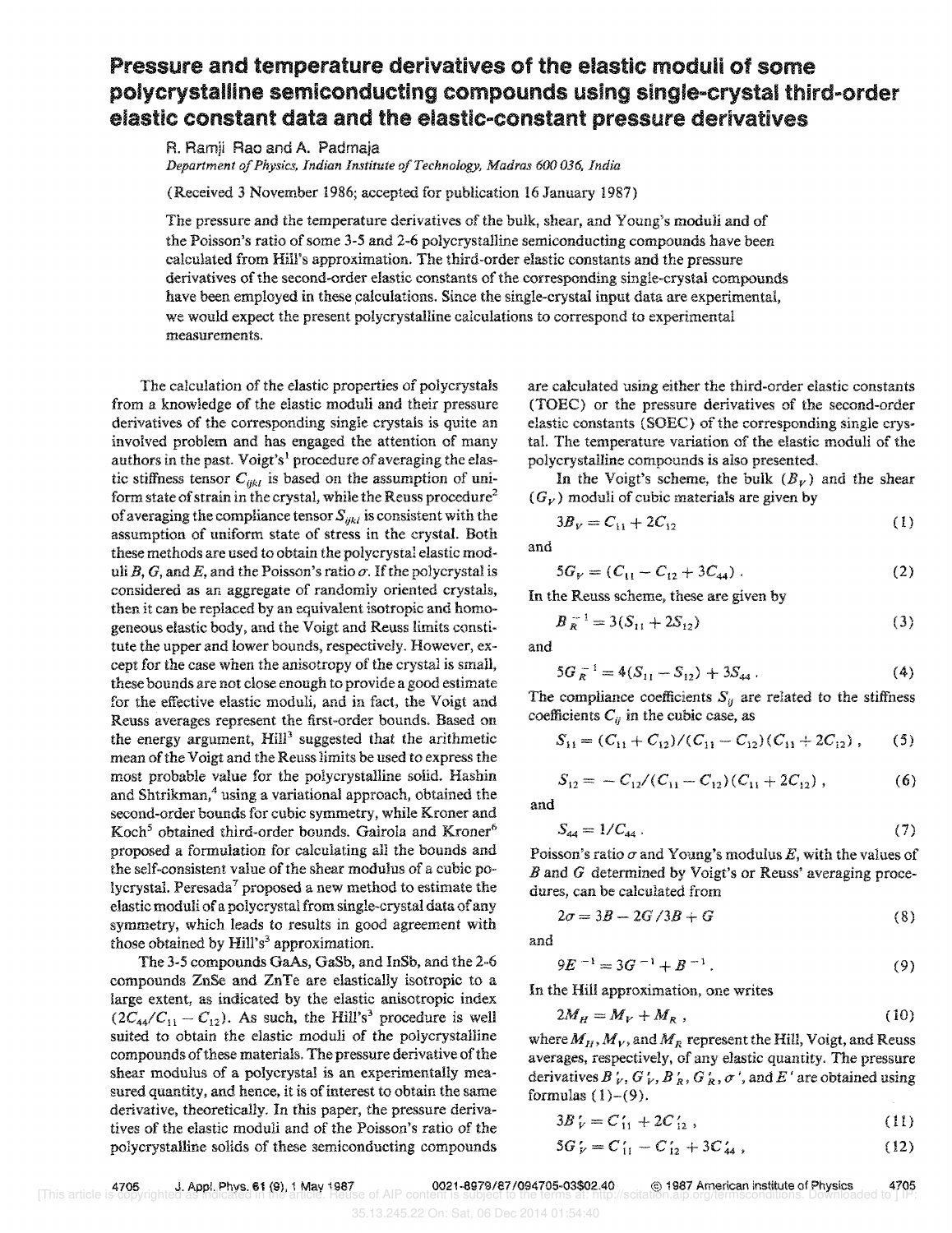

FIG. 1. Variation of the polycrystal bulk modulus with temperature.

$$
B_R' = -3B_R^2 (S_{11}' + 2S_{12}'), \qquad (13)
$$

$$
5G'_R = -G_R^2 \left[ 4(S'_{11} - S'_{12}) + 3S'_{44} \right], \tag{14}
$$

$$
\sigma' = [1/2(3B+G)^{2}][(3B+G)(3B'-2G')
$$

 $-(3B-2G)(3B'+G')$ ,  $(15)$ 

$$
E' = (E2/9)[(3G'/G2) + (B'/B2)], \t(16)
$$

where  $C'_{ij}$  means  $dC_{ij}/dp$  and a similar connotation for the other dashed quantities.

The pressure derivatives of the bulk, shear, and Young's moduli and of the Poisson's ratio of five semiconducting



FIG. 2. Variation of the polycrystal shear modulus with temperature.

J. Appl. Phys., Vol. 61, No. 9, 1 May 1987

4706



FIG. 3. Variation of the polycrystal Young's modulus with temperature.

polycrystalline compounds have been calculated using either the third-order elastic constants (TOEC) or the pressure derivatives of the second-order elastic constants (SOEC) of the corresponding single crystals. The experimental TOEC of the single-crystal GaAs (Ref. 8), GaSb (Ref. 9), and InSb (Ref. 10), and the experimental pressure derivatives of the SOEC of ZnSe (Ref. 11) and ZnTe (Ref. 11) are available in the literature. The values of B, G, and E of the polycrystal at various temperatures are calculated from a knowledge of the temperature variation of the SOEC of the corresponding single crystal. The temperature variation of the SOEC of GaAs (Ref. 12), GaSb (Ref. 13), InSb  $(Ref. 14)$ , and  $ZnTe (Ref. 15)$  and  $ZnSe (Ref. 15)$  is used to obtain the elastic moduli of the corresponding polycrystals at various temperatures. The variations of  $B$ ,  $G$ , and  $E$  of the polycrystalline compounds with temperature are shown in Figs. 1, 2, and 3, respectively. The temperature derivatives of  $B, G,$  and  $E$  at room temperature are calculated from the graphs and are presented in Table I. Following Guinan and

TABLE I. Temperature derivatives of  $B$ ,  $G$ , and  $E$  at room temperature. The units of the temperature derivative of the elastic modulus are  $10^{11}$  dyn/ cm<sup>2</sup> K and the temperature derivatives are denoted by  $\overline{B}_H$ ,  $\overline{G}_H$ , and  $\overline{E}_H$  $(e.g., \overline{B}_H = dB_H/dT).$ 

| Compound | $10^3 \times \overline{B}_H$ | $10^3 \times \overline{G}_{\nu}$ | $10^3 \times \overline{E}_H$ |  |
|----------|------------------------------|----------------------------------|------------------------------|--|
| GaAs     | 0.87                         | 0.43                             | 0.87                         |  |
| GaSh     | 0.50                         | 0.30                             | 0.50                         |  |
| InSb     | 0.45                         | 0.35                             | 1.25                         |  |
| ZnTe     | 1.14                         | 0.29                             | 0.86                         |  |
| ZnSe     | 1.43                         | በ ንዓ                             | 1.14                         |  |

35.13.245.22 On: Sat, 06 Dec 2014 01:54:40

of AIP content is subject to the terms at: http://scitat